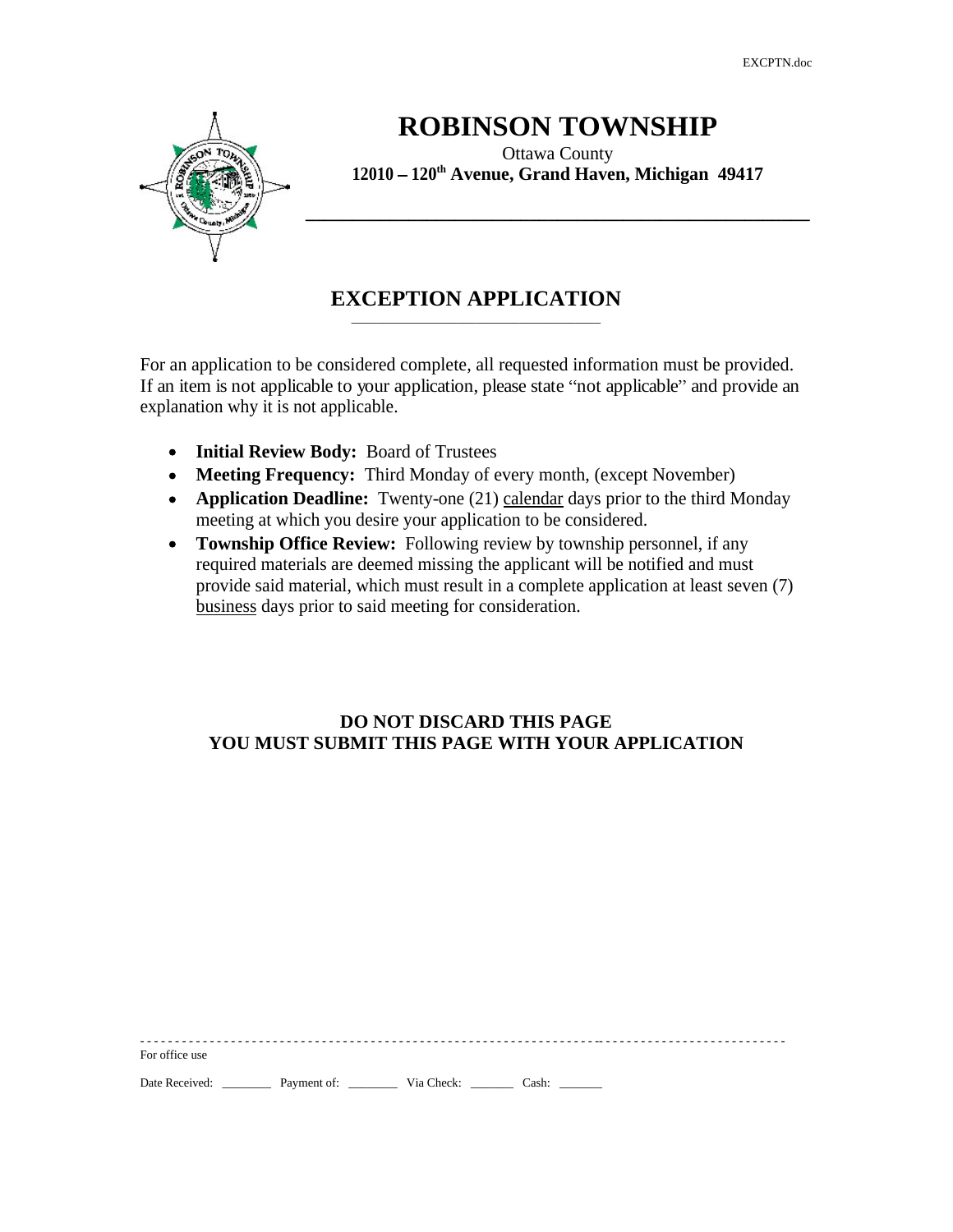EXCPTN.doc

**\_\_\_\_\_\_\_\_\_\_\_\_\_\_\_\_\_\_\_\_\_\_\_\_\_\_\_\_\_\_\_\_\_\_\_\_\_\_\_\_\_\_\_\_\_\_\_\_\_\_\_\_\_\_**

 $\overline{\phantom{a}}$  , and the contract of the contract of the contract of the contract of the contract of the contract of the contract of the contract of the contract of the contract of the contract of the contract of the contrac



## **ROBINSON TOWNSHIP**

Ottawa County **12010 120th Avenue, Grand Haven, Michigan 49417**

### **PRIVATE ROAD ORDINANCE**

#### **GENERAL INFORMATION:**

Section 3. Maximum Length. The maximum length of any private road (or any portion of a private road) is 1,000 feet, unless the private road (or the portion of a private road) has at least two points of intersection with one or more public streets. If the two points intersect the same public street, they must be separated by at least 250 linear feel along that public street. Each point of intersection must also be separated by at least 250 linear feet from any second public street.

Section 4. Appeal to Township Board. If a private road has only one point of intersection with a public street, the private road may not exceed 1,000 feet in length unless an exception to Section 3 is granted by the Township Board. In considering whether or not to grant an exception, the Township Board shall consider at least the following factors:

- A. The availability of a second point of intersection with a public street;
- B. The availability of an indirect means for the private road to intersect with a public street;
- C. The adequacy of any indirect means to accommodate emergency vehicles; which is a set of the set of the set of the set of the set of the set of the set of the set of the set of the set of the set of the set of the set of the set of the set of the set of the set of the set of the set
- D. The means of maintaining the adequacy of any indirect means to accommodate emergency vehicles;
- E. The recommendations of the Township's zoning department, building department and fire department concerning the exception application.

**NOTE**: The applicant or a representative is required to be present at the meeting.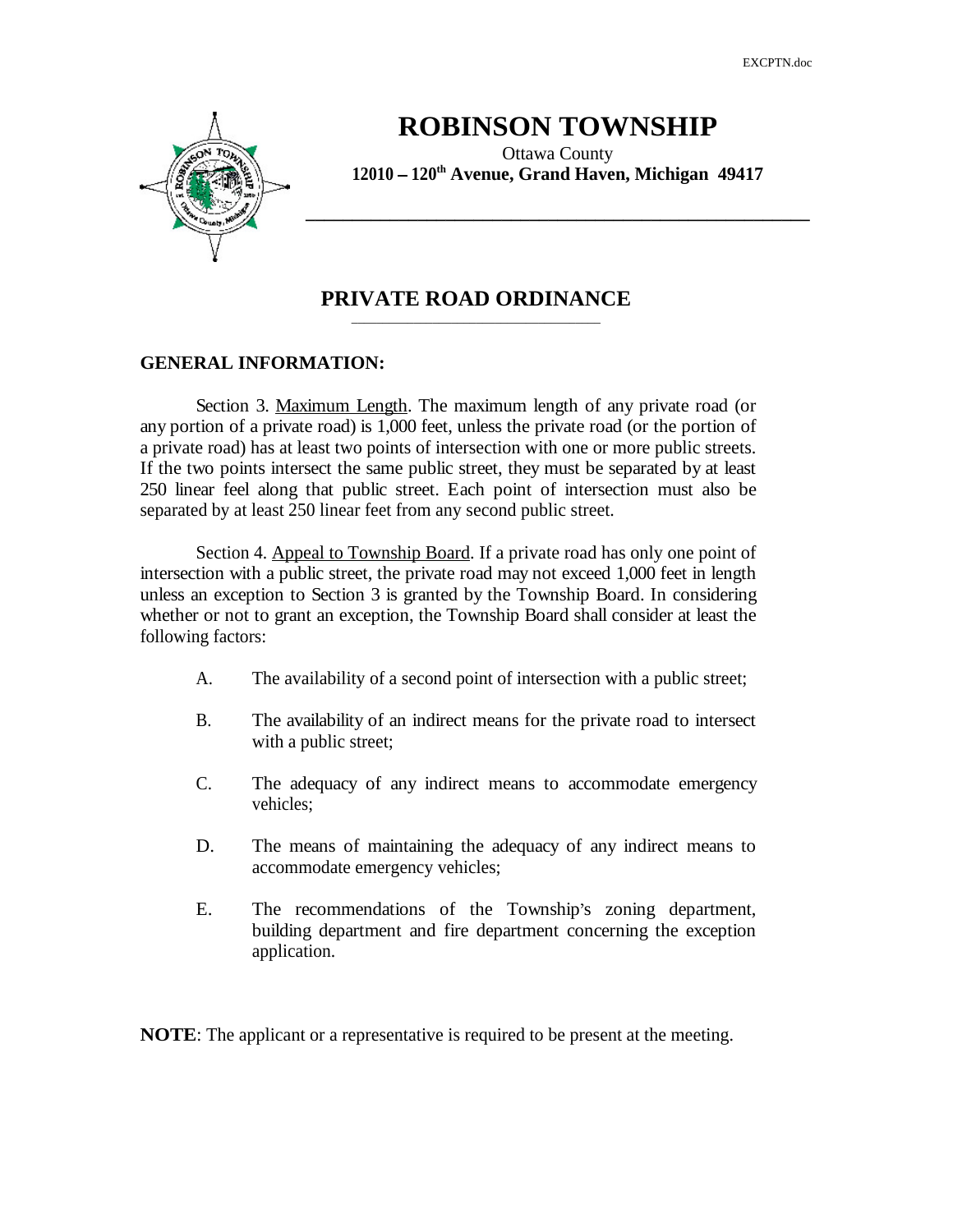EXCPTN.doc

\_\_\_\_\_\_\_\_\_\_\_\_\_\_\_\_\_\_\_\_\_\_\_\_\_\_\_\_\_\_\_\_\_\_\_\_\_\_\_\_



# **ROBINSON TOWNSHIP**

Ottawa County **12010 120th Avenue, Grand Haven, Michigan 49417**

## **EXCEPTION APPLICATION**

REQUEST FEE: \$250.00

#### **PROCEDURE:**

| Home Telephone: ________________ |                                                                                                                                                                                                                                |  |  |  |
|----------------------------------|--------------------------------------------------------------------------------------------------------------------------------------------------------------------------------------------------------------------------------|--|--|--|
|                                  |                                                                                                                                                                                                                                |  |  |  |
|                                  | ,我们也不能在这里的时候,我们也不能在这里的时候,我们也不能会在这里的时候,我们也不能会在这里的时候,我们也不能会在这里的时候,我们也不能会在这里的时候,我们也                                                                                                                                               |  |  |  |
|                                  | Permanent Parcel Number: Lawrence and Contract Contract Contract Contract Contract Contract Contract Contract Contract Contract Contract Contract Contract Contract Contract Contract Contract Contract Contract Contract Cont |  |  |  |
|                                  | $\_$ Lot Number: $\_\_$                                                                                                                                                                                                        |  |  |  |
|                                  |                                                                                                                                                                                                                                |  |  |  |
|                                  |                                                                                                                                                                                                                                |  |  |  |
|                                  |                                                                                                                                                                                                                                |  |  |  |

**NOTE:** A survey of the property documenting accurate measurements must be provided. Should an exception be granted, the applicant should survey and stake the lot(s) as well as the private road.